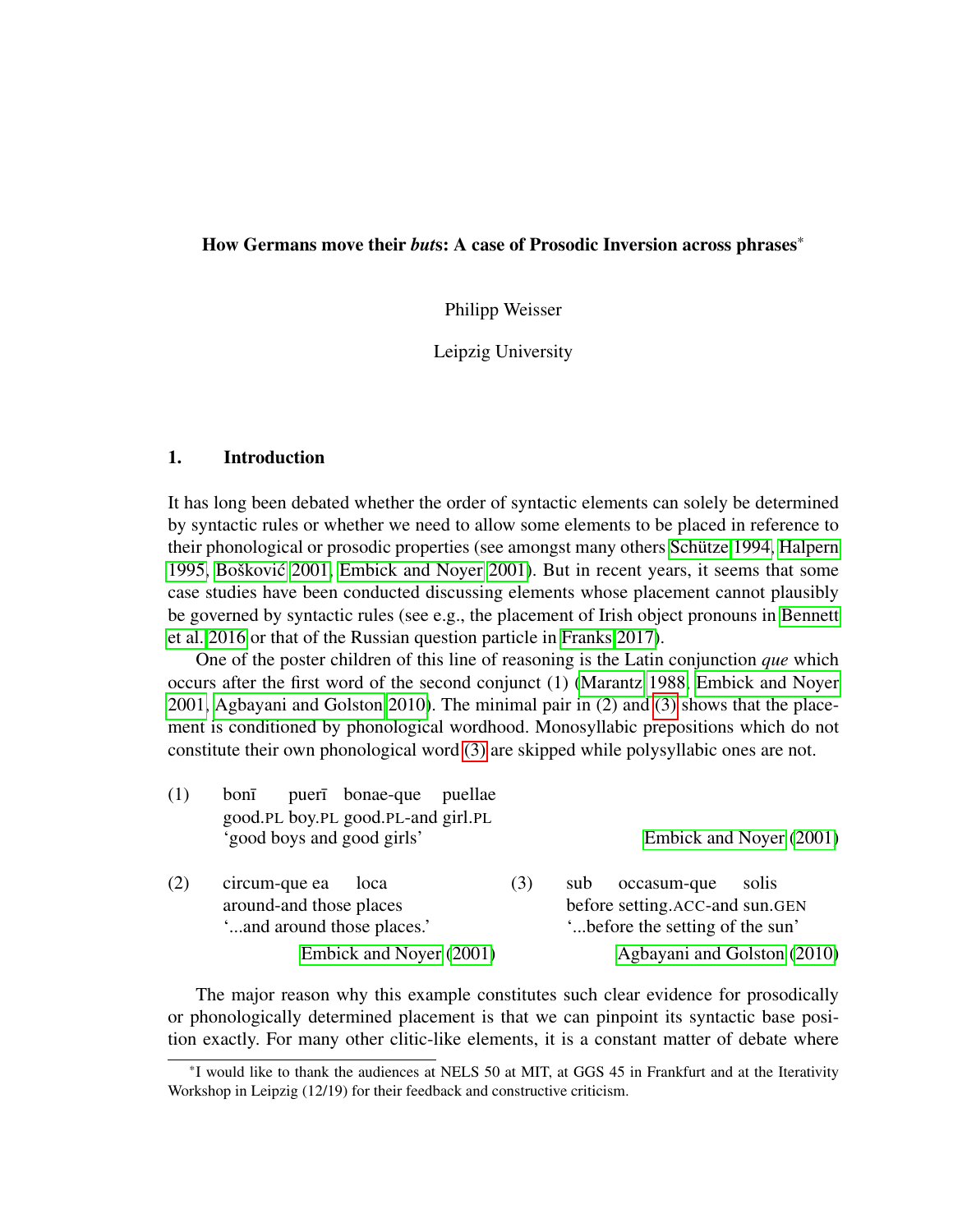exactly they are base-generated syntactically and a great deal of the actual theory and typology of cliticization processes ultimately depends on very subtle assumptions about the underlying syntax. In contrast, we know that coordinators such as the conjunction *que* are base-generated in between the two constituents they conjoin. They cannot plausibly be analyzed as an internal part of the second conjunct. We know this since this is where they are semantically interpreted and where they c-select the two conjuncts.

There are a number of reasons why the placement of *que* cannot be dealt with by means of syntactic movement. First, we find that *que* occurs inside of syntactic constituents that can otherwise not be separated by movement such as the PP in (2a). Second, we would need to move non-constituents across the conjunction as in (2b) where *que* follows the preposition and the head noun while preceding the modifier *solis*. Third, the question of whether only the preposition or more material moves across *que* in (2) clearly seems to depend on the phonological weight of the preposition itself, a fact that can hardly be modelled in the syntax.

Against this background, it is all the more striking that, apart from the Latin conjunction *que*, very little work has been done on the crosslinguistic patterns of shifting coordinators. The only notable exceptions are [Agbayani and Golston 2010](#page-12-2) and [Mitrovic 2014](#page-13-5) who dis- ´ cuss the same pattern in other Indo-European languages of that time period.

In this paper, I will discuss a long-known but rarely discussed instance of coordinator shift of the German adversative conjunction *aber* ('but') and argue that it shows remarkable resemblance to the placement of the Latin conjunction *que*. It also appears inside syntactic islands, it also ignores syntactic constituency in favor of prosodic phrasing and it also counterfeeds various syntactic processes. Crucially, unlike the Latin conjunction *que*, it does not follow the first phonological word of the second conjunct but rather the first phonological/prosodic phrase of the second conjunct. I thus argue that we need to extend the typology of prosodically determined instances of coordinator shift to include prosodic inversion across phonological/prosodic phrases.

I will proceed as follows: In Section 2, I will briefly introduce the general pattern of shifting *aber* and show a number of arguments that shfited *aber* is neither a contrastive adverb nor a modal particle but rather a proper (although shifted) conjunction. Then, I will go on to highlight the arguments that the shifting is an instance of prosodic dislocation in the sense of [Halpern 1995](#page-13-1) and others. I will propose a simple rule governing the placement of *aber* in German that highlights its parallel behavior to the Latin case. Finally, in Section 4, I discuss whether this pattern should be modelled by means of Local Dislocation [\(Embick](#page-13-2) [and Noyer 2001\)](#page-13-2) or by means of Prosodic Dislocation. Section 5 concludes.

#### 2. The shifting conjunction *aber* in German

<span id="page-1-0"></span>[Ross](#page-13-6) [\(1967\)](#page-13-6) already observed that the German adversative conjunction *aber* can occur in a position that seems to be linearly embedded inside the second of its conjuncts. The example in (4) shows *aber* between the two CPs it conjoins but it is also possible to have it after the finite verb of the second conjunct.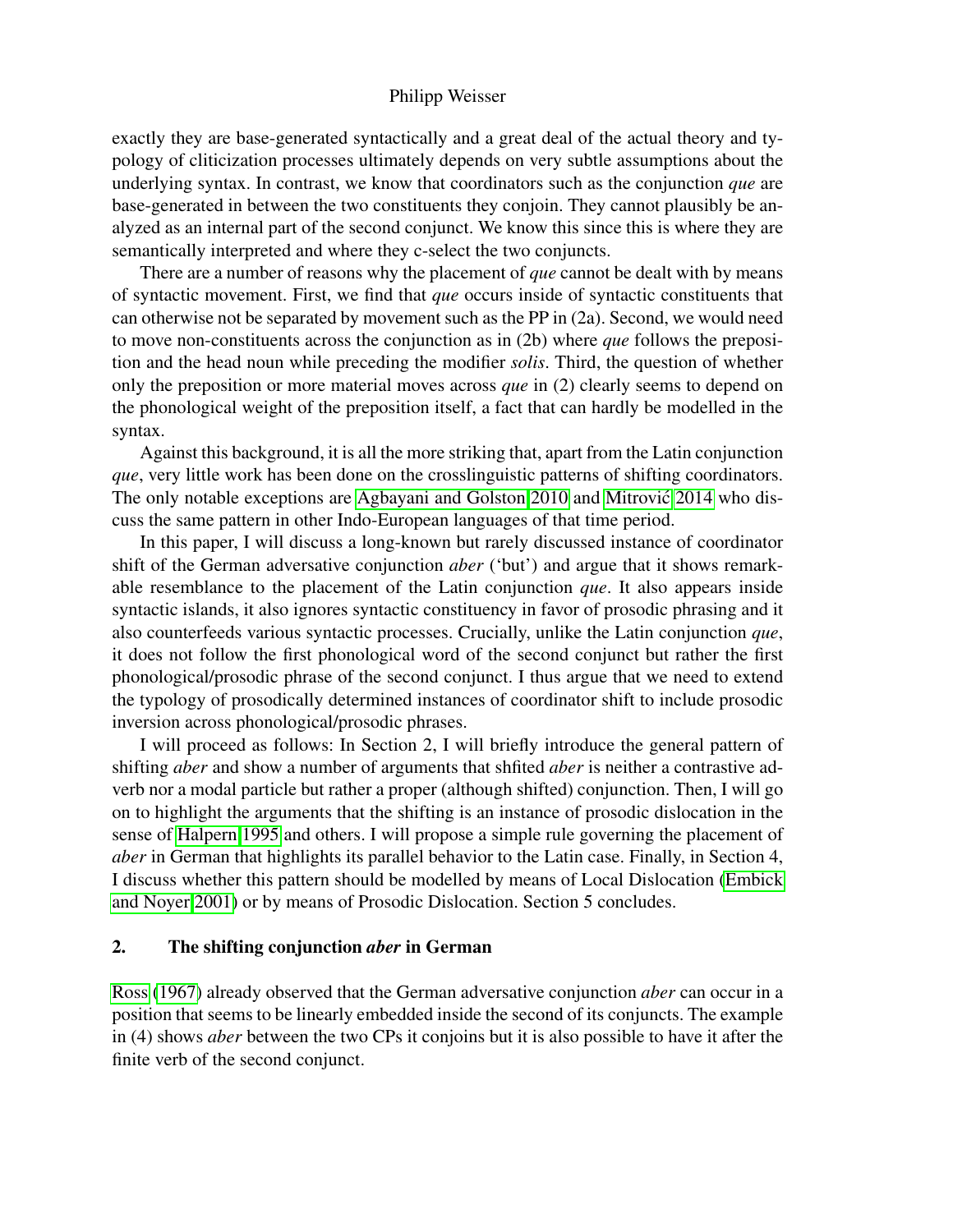(4)  $[CP \text{ Sie will } \text{tanzen}]$ ,  $(\text{aber}) [CP \text{ich will } (\text{aber}) \text{nach have gehen}]$ . she wants dance but I want but to home go 'She wants to dance but I want to go home' German: [\(Ross 1967:](#page-13-6)163)

Ross did not provide an analysis for these examples but merely took them to indicate that the conjunction forms a constituent with the second conjunct to the exclusion of the first. In addition to the example noted in [Ross](#page-13-6) [\(1967\)](#page-13-6), we can also add another pattern. If the preverbal position is filled either with a strong contrastive pronoun or a full DP, then we can also place *aber* in between the preverbal position and the verb.

<span id="page-2-2"></span>(5)  $\left[$   $\begin{bmatrix} C_P \text{Sie will} \end{bmatrix}, \begin{bmatrix} C_P \text{ICH} \text{aber will} \end{bmatrix} \right]$  nach hause gehen]. she wants dance I but want to home go 'She wants to dance but I want to go home'

In the rest of this section, I will show that these are really conjunctions rather than contrastive adverbs or particles (Section 2.1). Further, I will show that the placement of *aber* ignores syntactic constituency, is insensitive to syntactic islands and counterfeeds syntactic processes.

## 2.1 *aber* is really a conjunction

In this section, I will show that *aber* should really be analyzed as a clausal conjunction despite its clause-internal position. A priori, it would also be possible to treat it as contrastive adverbs similarly to English *however* in examples like *'She wanted to dance, I however* wanted to leave.<sup>'</sup>,<sup>[1](#page-2-0)</sup> but it can be shown that this assumption is problematic for various reasons.

I will present four arguments that *aber* is adequately analyzed as a conjunction rather than as a contrastive adverb or a particle. The first argument is the observation that *aber* is in complementary distribution with the standard conjunctions in between the clauses. This would be completely unexpected if *aber* were an adverb. We can see this when we compare the behavior of *aber* to English *however* which is free to cooccur with *but* [\(7\)\)](#page-2-1) (see also [Büring and Hartmann](#page-12-3) [\(2015\)](#page-12-3) for the same observation).

- (6) Julia will nach hause (\*?und/\*aber) ich will **aber** noch bleiben. Julia wants to home and/but I want but still stay 'Julia wants to go home but I still want to stay.'
- <span id="page-2-1"></span>(7) Julia wants to go home but John however wants to stay.

<span id="page-2-0"></span><sup>&</sup>lt;sup>1</sup>In fact, at least for German, it was claimed by [Zhang](#page-13-7) [\(2006\)](#page-13-7) in a footnote that clause-internal *aber* is an adverb of the *however*-type, while [Büring and Hartmann](#page-12-3) [\(2015\)](#page-12-3) state that clause-internal *aber* is a modal particle.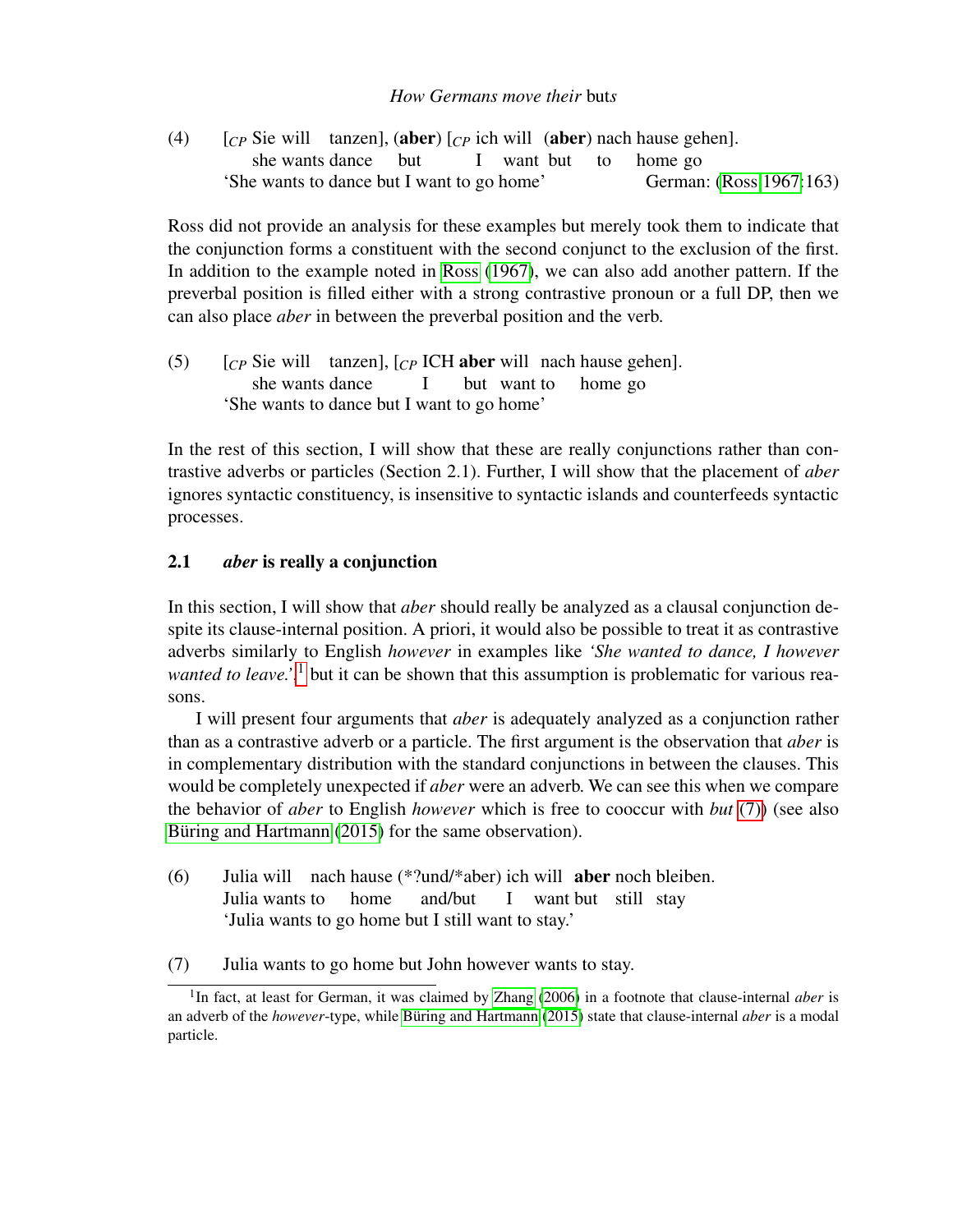The second argument comes from the observation that *aber* licenses coordination-specific processes such as ATB-movement or Right Node Raising (RNR) even in clause-internal position. In the following examples, ungrammaticality arises if we leave *aber* out.

| (8) | Was hat sich Winston gewünscht Julia ihm $*(aber)$ nicht gekauft? |             |
|-----|-------------------------------------------------------------------|-------------|
|     | what has self Winston wished Julia him but not bought             |             |
|     | 'What did Winston wish for but Julia didn't buy him?'             | German, ATB |
| (9) | dass Winston Tennis, Tischtennis *(aber) nicht spielt             |             |
|     | that Winston tennis table.tennis but not plays                    |             |
|     | ' that Winston plays tennis but not table tennis'                 | German, RNR |

Such behavior would be completely unexpected if *aber* were an adverb or a modal particle. There is no reason why the presence or absence of an adverb/ modal particle should matter for the purposes of ATB-movement or RNR. But, clearly, if *aber* is a conjunction, then it is expected that coordination-specific processes are sensitive to its presence.

The third argument is that upon closer inspection, both elements do not pattern with adverbs concerning the respective rules of the two languages. As for the verb-second requirement of German, *aber* is the only element with can occur together with any given constituent preceding the finite verb in the second position (10). Neither adverbs nor modal particles that can go into this position (11).

- $(10)$ ... Winston but wants to Winston **aber** will nach hause home '... but Winston wants to go home.
- (11) \*Winston wohl/wahrscheinlich will nach hause Winston MOD.PART/probably wants to home 'Winston presumably wants to go home.'

The fourth argument already leads up to Section 2.2 and shows that the placement of *aber* is not that of adverbs because it ignores syntactic constituency and islandhood. Consider (12), where *aber* intervenes in between the head noun and a relative clause. Crucially, this is not a position in which adverbs or modal particles go (13).

- <span id="page-3-0"></span>(12) Remus will jemanden über Dinos ausfragen... ('Remus wants to ask so. about dinosaurs...') ... jeder ... everyone but who self with.it know aber, der sich damit auskennt, ist beschäftigt is busy '... but everyone who knows about it is busy right now.'
- (13) \*Jeder everyone maybe/MOD.PART who self with.it know vielleicht/wohl, der sich damit auskennt ist beschäftigt. is busy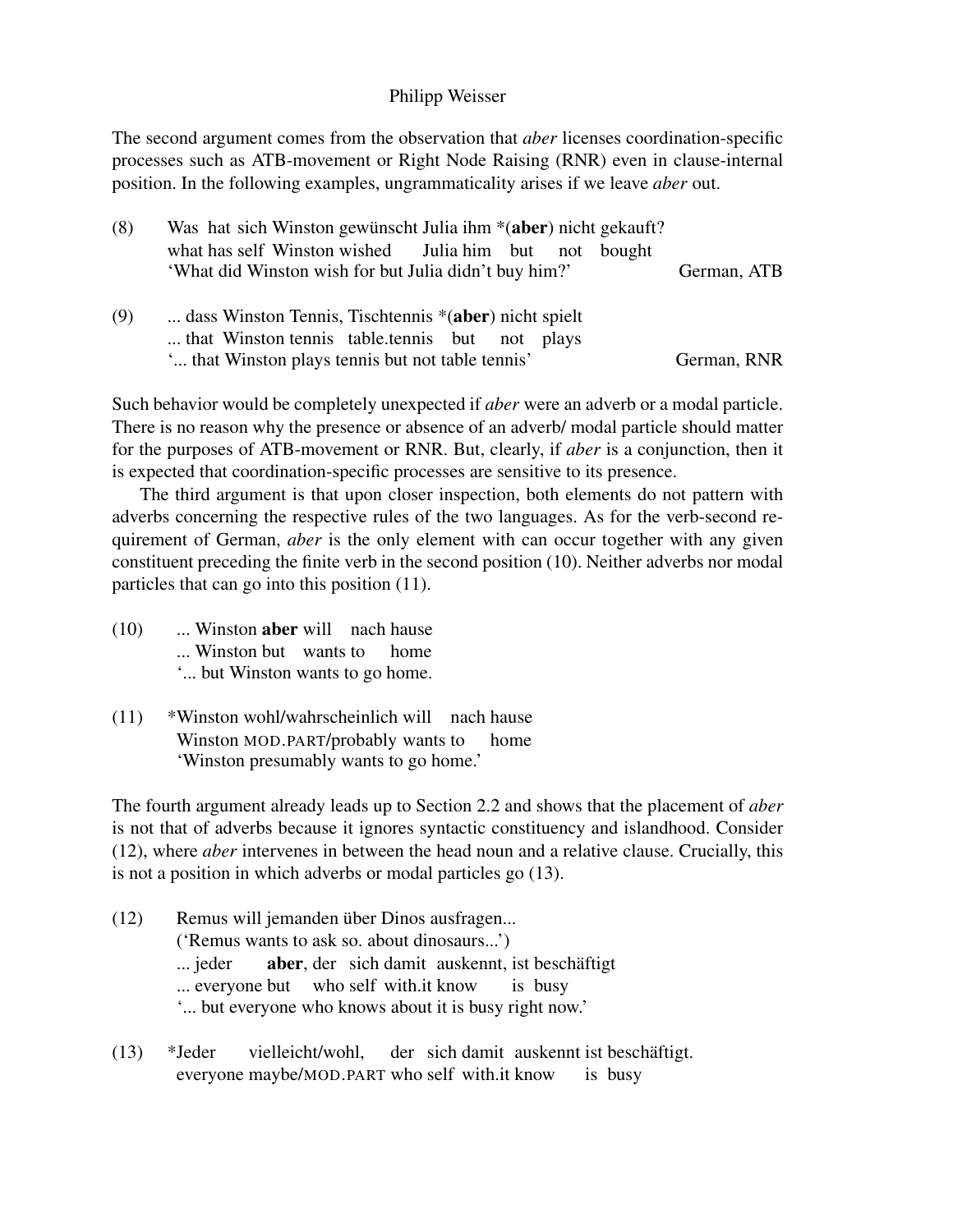Cases of this sort become even clearer when we look at syntactic island configurations. In (14) the respective second conjuncts start with an adjunct clause (in brackets) and what we find is that *aber* floats into these adjuncts.[2](#page-4-0)

<span id="page-4-2"></span>(14) Tom will noch bleiben... ('Tom still wants to stay...') ... [weil because she but tired is wants Pia to sie **aber** müde ist] will Pia nach hause home '... but because she is tired, Pia wants to go home.'

Crucially, the contrast expressed by *aber* is between the two conjuncts as a whole (Tom wants to go but Pia wants to stay). Thus, the scope of the respective conjunctions is clearly outside of the adjunct clause. In other words, even when located inside an adjunct, *aber* takes scope outside of it, that is, in the position where its English counterpart *but* is located in the respective translations. This is fundamentally different from adverbs whose scope is strictly clause-bound when they are located inside an adjunct. In (15), the adverb *wahrscheinlich* or the modal particle *wohl* (both: 'probably') is located inside the adjunct and crucially its scope is restricted to the adjunct clause. The assertion made in the matrix clause is certain, the uncertainty expressed by *wahrscheinlich* or *wohl* is restricted to the adjunct clause.

(15) Weil Because I ich wahrscheinlich/wohl früh raus muss, will ich nach hause. probably/MOD.PART early out must, want I to home 'Because I probably have to get up early tomorrow, I want to go home.'

To conclude, we have plenty of reason to believe that *aber* is not an adverb or a modal particle. Rather *aber* take scope in the position between the clauses like a regular conjunction, it is in complementary distribution with other conjunctions and, maybe most importantly, it licenses coordination-specific processes. All these arguments point towards the conclusion that *aber* is a proper conjunction despite its unusual surface position.

# 2.2 *aber* is not placed in the syntax

In this subsection, I will argue that *aber* does not arrive at its surface position by syntactic movement. We have already seen parts of the relevant arguments in the previous section. First, we observed that the placement of *aber* ignores syntactic constituency as evidenced by the relative clause structures shown in [\(12\).](#page-3-0) In this example, *aber* showed up in between the head noun and the relative clause. This placement is found when the relative clause is set apart by a prosodic break but if it is not, then we can even place *aber* inside the respective relative clauses. This suggests that the placement is sensitive to the prosodic phrasing.

<span id="page-4-1"></span><span id="page-4-0"></span><sup>2</sup>Note that another argument against the claim that *aber* is actually a modal particle comes from the fact that it can only occur in an adjunct when the adjunct is clause-initial. *aber* can never occur in clause-final adjunct clauses. If *aber* were an adverb, that would be a very unexpected restriction. But under the notion that *aber* is a shifted coordinator, this restriction falls out as expected.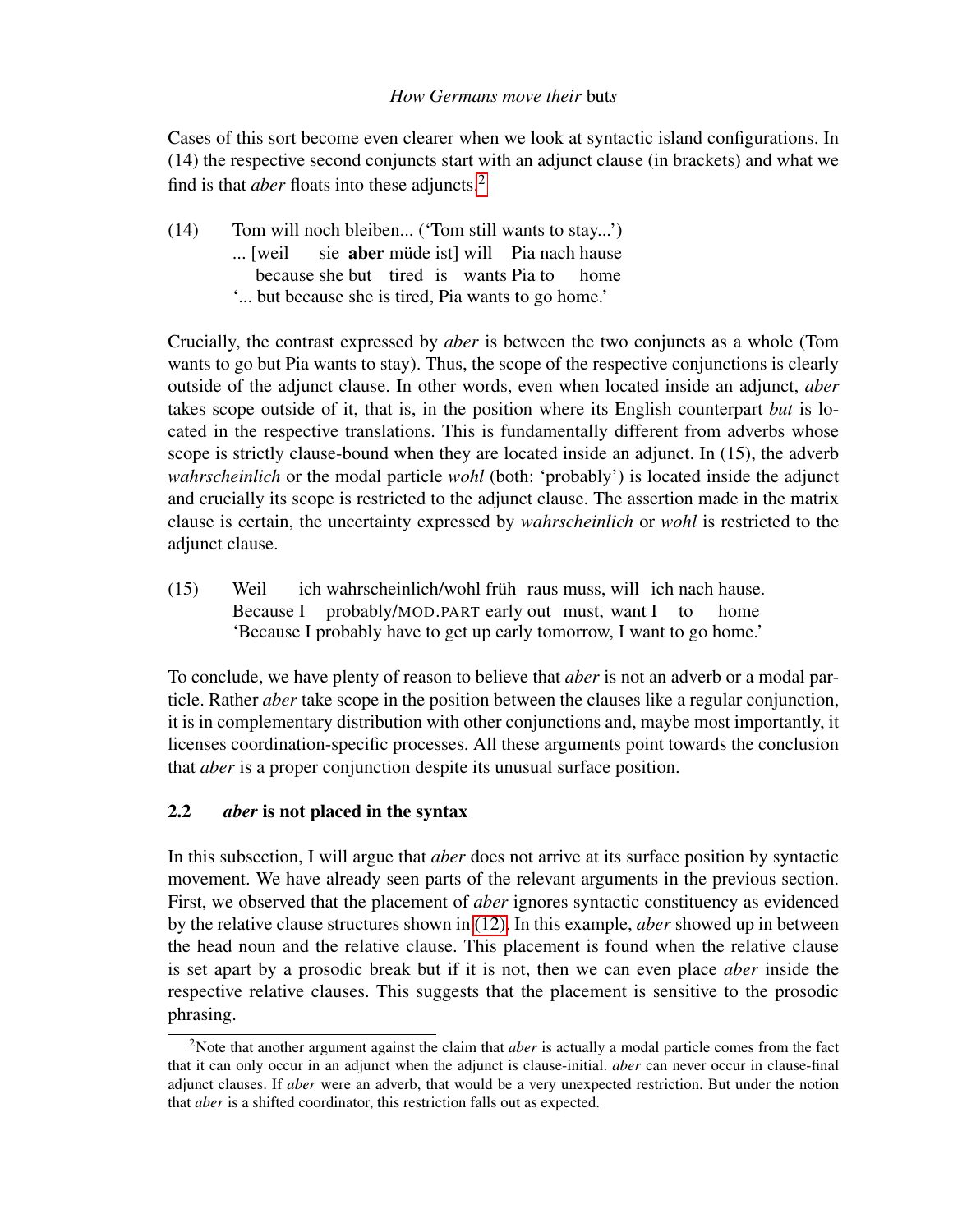(16) Remus will jemanden über Dinos ausfragen... ('Remus wants to ask so. about dinosaurs...') ... jeder, ... everyone who self but with.it know der sich aber damit auskennt, ist beschäftigt is busy '... but everyone who knows about it is busy.' German

We find similar evidence for weak pronouns which form a prosodic phrase with another constituent. Consider the minimal pair in (17). The subject of the second conjunct is noncontrastive as it was introduced in the first conjunct. But if we use a pronoun in the preverbal position, we cannot place *aber* in between the pronoun and the verb because a weak pronoun itself does not constitute its own phonological phrase. It is parsed inside the phonological phrase of the verb. Consider now (17b), where instead of a pronoun we used a epithet-like DP that is similarly non-contrastive. Here, placing *aber* in between the preverbal constituent and the verb is grammatical.

| (17) | Der Ball kam zu Cristiano Ronaldo ('The ball came to C.R.') |                                                                    |  |  |
|------|-------------------------------------------------------------|--------------------------------------------------------------------|--|--|
|      |                                                             | a. *  er aber schoss daneben. b.  der Stürmer aber schoss daneben. |  |  |
|      | he but hit next to it                                       | the striker but hit next.to.it                                     |  |  |
|      | 'but he missed.'                                            | 'but the striker missed'                                           |  |  |

This indicates that the relevant factor for placement of *aber* is prosodic phrasehood because we know that syntactically, the pronoun and the DP are in the same position (i.e. SpecCP). The same argument can be made with weak postverbal pronouns. If weak pronouns are postverbal, *aber* has to follow them as they form a prosodic phrase together with the verb.

(18) John mag Pia, ruft (\*aber) sie aber nicht an. John likes Pia calls but her but not up 'John likes Pia but doesn't give her a call.'

A potentially even stronger argument comes from the violation of syntactic islands. We have already seen above that *aber* can occur inside of relative clauses [\(16\)](#page-4-1) or adjunct clauses [\(14\),](#page-4-2) if these clauses appear sufficiently close to the position in between the two conjuncts. Relative clauses as well as adjunct clauses in German are amongst the strongest syntactic islands that German has and it is not at all clear how a syntactic account would explain how the island violations arise in these cases.<sup>[3](#page-5-0)</sup> And in fact, since we can move all kinds of islands to the clause initial position of the second conjunct, we can place *aber* inside of all different sorts of islands such as factive islands. Factive verbs like German *bedauern* ('regret') do not allow for extraction out of their complement, but if that comple-

<span id="page-5-0"></span> $3$ [Zhang](#page-13-8) [\(2007\)](#page-13-8) proposes a movement account for Mandarin Chinese, according to which a topical DP can optionally move across a conjunction. But such an approach can straightforwardly be ruled out for German. Not only would we have to move other elements but topical DPs, such as the finite verb in German, complementizers in [\(14\)](#page-4-2) or relative pronouns in [\(16\),](#page-4-1) but also would we have to move them out of strong syntactic islands.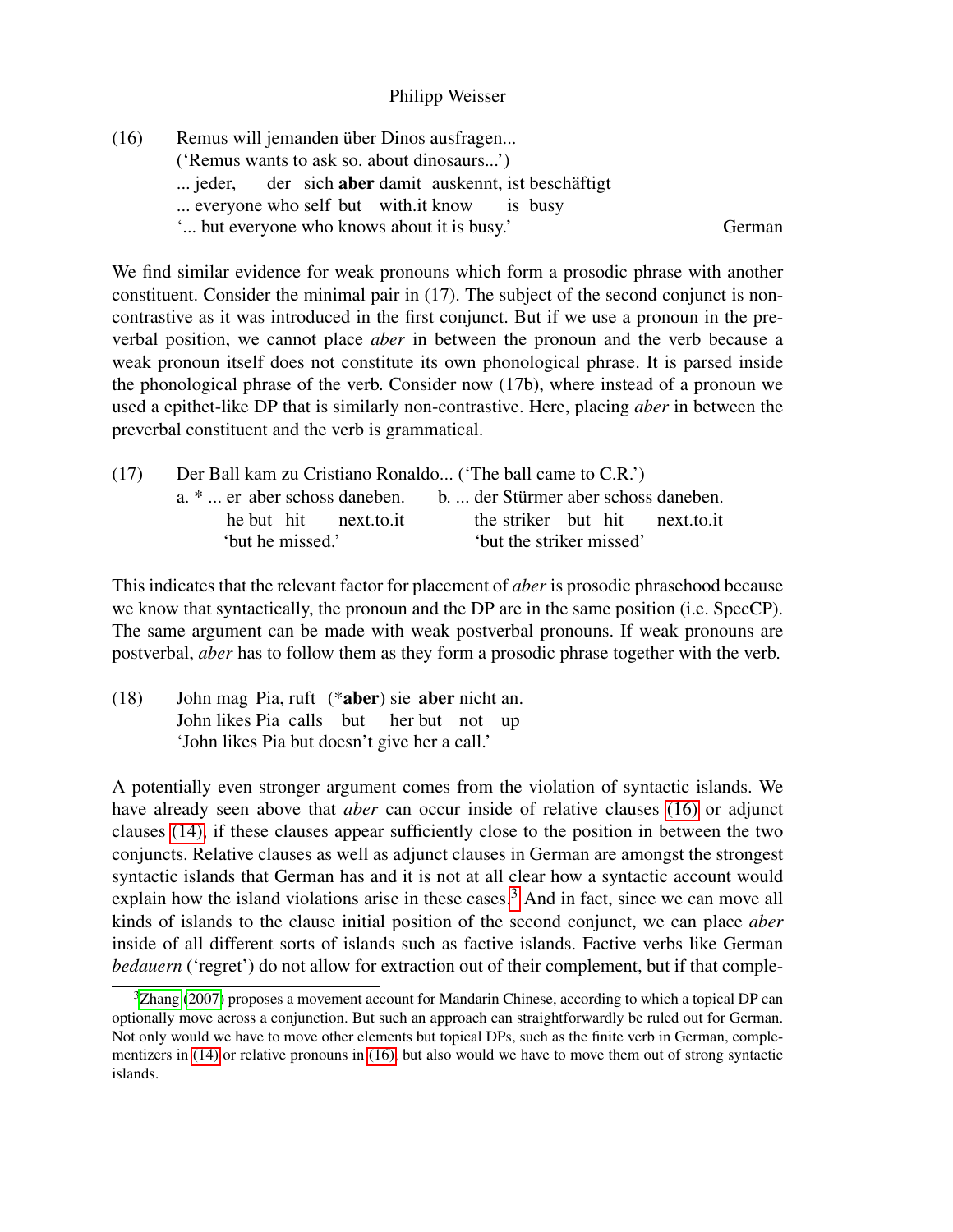ment clause has been moved to the clause-initial position, we can freely place *aber* inside of it.

<span id="page-6-0"></span>(19) Dass er das nicht wusste, ist unglücklich, ('That he didn't know it is unfortunate') ... [[<sub>*CP*</sub> dass ich ihm es **aber** nicht gesagt habe], bedaure ich nicht]. ... that I him that but not told have regret I not. '... but I do not regret that I didn't tell him.'

I would thus like to conclude that the placement of *aber* cannot plausibly be accounted for by syntactic rules. This is, on an abstract level, quite similar to the behavior of Latin *que*, which also pays no attention to syntactic constituency and ignores syntactic islands completely. In the next section, I will sketch that an account that places *aber* after the formation of prosodic phrasing is much more plausible.

# 3. A general placement rule for *aber*

Now that we have established that *aber* is (a) a conjunction rather than a modal particle or a contrastive adverb, and (b) that its placement is governed by prosodic rather than by syntactic factors, we can try to formulate a rule that governs the placement of clauseinternal occurences of *aber*. I will first go over the relatively simple patterns and show that this rule makes the correct predictions for all the examples we have seen so far. In Subsection 3.1, I will then discuss a minor complication that needs to be addressed and propose a way how this complication can be made sense of.

# 3.1 Simple Patterns

As I mentioned in the introduction, it is syntactically and semantically plausible to assume that a coordinator is syntactically merged in the position between the two constituents it coordinates. I will thus assume that *aber* is base-generated in this position and potentially undergoes a process that I will call prosodically determined dislocation to its final position. This dislocation process takes place at a late point of the derivation during the mapping from syntactic structure to prosodic phrasing. This explains, amongst other things, why the placement of *aber* has no effect on syntactic restrictions such as the verb-second requirement in German. The dislocation *aber* simply comes to late; it counterfeeds syntactic processes. Similarly, it is unaffected by syntactic restrictions on movement. The displacement comes to late to violate syntactic islands, etc.

Further, I will argue that the dislocation process has properties that are very similar to the displacement of the Latin conjunction *que*. The only difference is that unlike *que*, which, as we have seen, dislocates one phonological *word* to the right, I will argue that *aber* skips a category that is one step higher on the prosodic hierarchy than phonological words: A phonological phrase  $(\varphi)$ . I will argue that the following generalization holds:

(20) German *aber* can undergo prosodically determined dislocation to a position after the phonological phrase to the right of its syntactic base-position.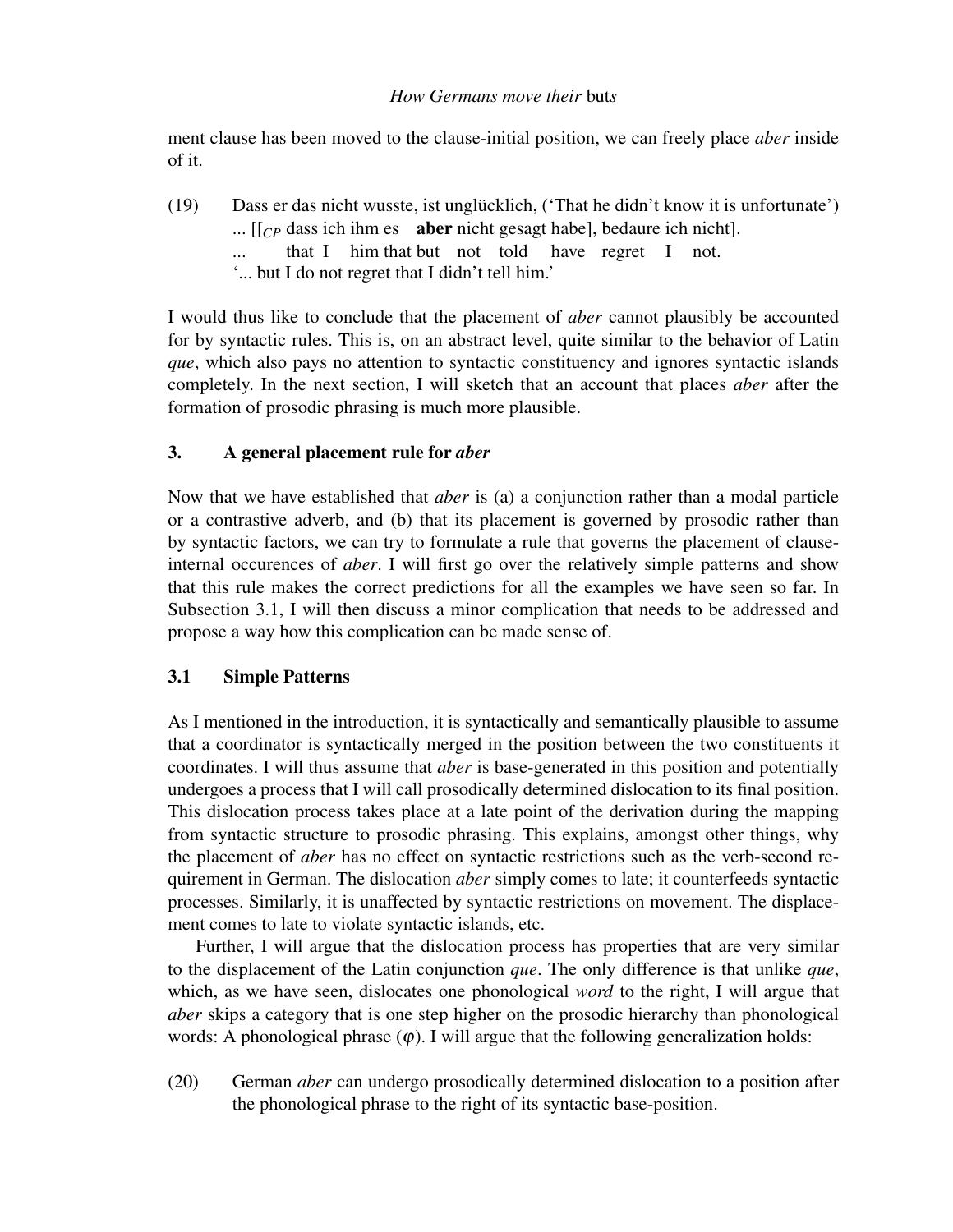If we apply this rule to the examples above, it becomes clear that it will give us a lot of empirical coverage. One of the advantages of this rule is that it derives the difference in behavior between weak and strong contrastive pronouns without further ado. Weak pronouns do not project their own prosodic phrase but are rather prosodified with adjacent material (an auxiliary, a verb or a complementizer). Therefore, what we find is that *aber* can attach only to the right of a preverbal pronoun if that pronoun is contrastive:<sup>[4](#page-7-0)</sup>

(21) ... aber {ich will } 
$$
\varphi
$$
-aber {nach hause gehen }  $\varphi$ .  
\n... but I want but to home go  
\n(22) ... aber {ICH}  $\varphi$ -aber {will}  $\varphi$  {nach hause gehen }  $\varphi$ .  
\n(22) ... aber {ICH}  $\varphi$ -aber {will}  $\varphi$  {nach hause gehen }  $\varphi$ .  
\n... but I but want to home go ( $\equiv$  ex. (5))

The placement rule also correctly predicts that *aber* should be able to float into adjunct clauses in the German prefield. As has been shown repeatedly, subordinate clauses in the German prefield are prosodically integrated, which means that they do not project their own intonation phrase. Rather, they are integrated into the intonation phrase of the matrix clause simply as prosodic phrases (see [Frey and Truckenbrodt 2015](#page-13-9) for discussion). Thus floating into a clause-initial adjunct (23) or a factive complement clause (24) is possible. In (24), we see that three subsequent weak pronouns all cliticize to the factive complementizer and form a prosodic phrase with it and thus shifted *aber* must follow all of them:

(23) ... aber {weil 
$$
\text{sie}}_{\varphi}
$$
-aber {müde ist} $_{\varphi}$  {...} $_{\varphi}$ ... but because she but tired is  $( \equiv \text{ex. } (14) )$  ... aber {dass ich es ihm} $_{\varphi}$ -aber {nicht gesagt habe} $_{\varphi}$  {...} $_{\varphi}$ ... but that I it him but not said have  $( \equiv \text{ex. } (19) )$ 

## 3.2 Iterative Patterns

The account proposed above suggests that *aber* is prosodically dislocated to a position to the right of their immediately adjacent phonological phrase. However, purely descriptively speaking, this is not always correct. In fact, in many cases, we often find optionality as to whether the conjunctions float to right of a phonological phrase that is, linearly speaking less local. Consider the following example below which involves an full DP in the prefield, a verb plus a weak pronoun as well as a scrambled DP ('den DJ') in the middle field. In this case, we even get three possible landing sites for floating *aber*.

<span id="page-7-0"></span><sup>&</sup>lt;sup>4</sup>In all of the examples below, curly brackets indicate the prosodic phrasing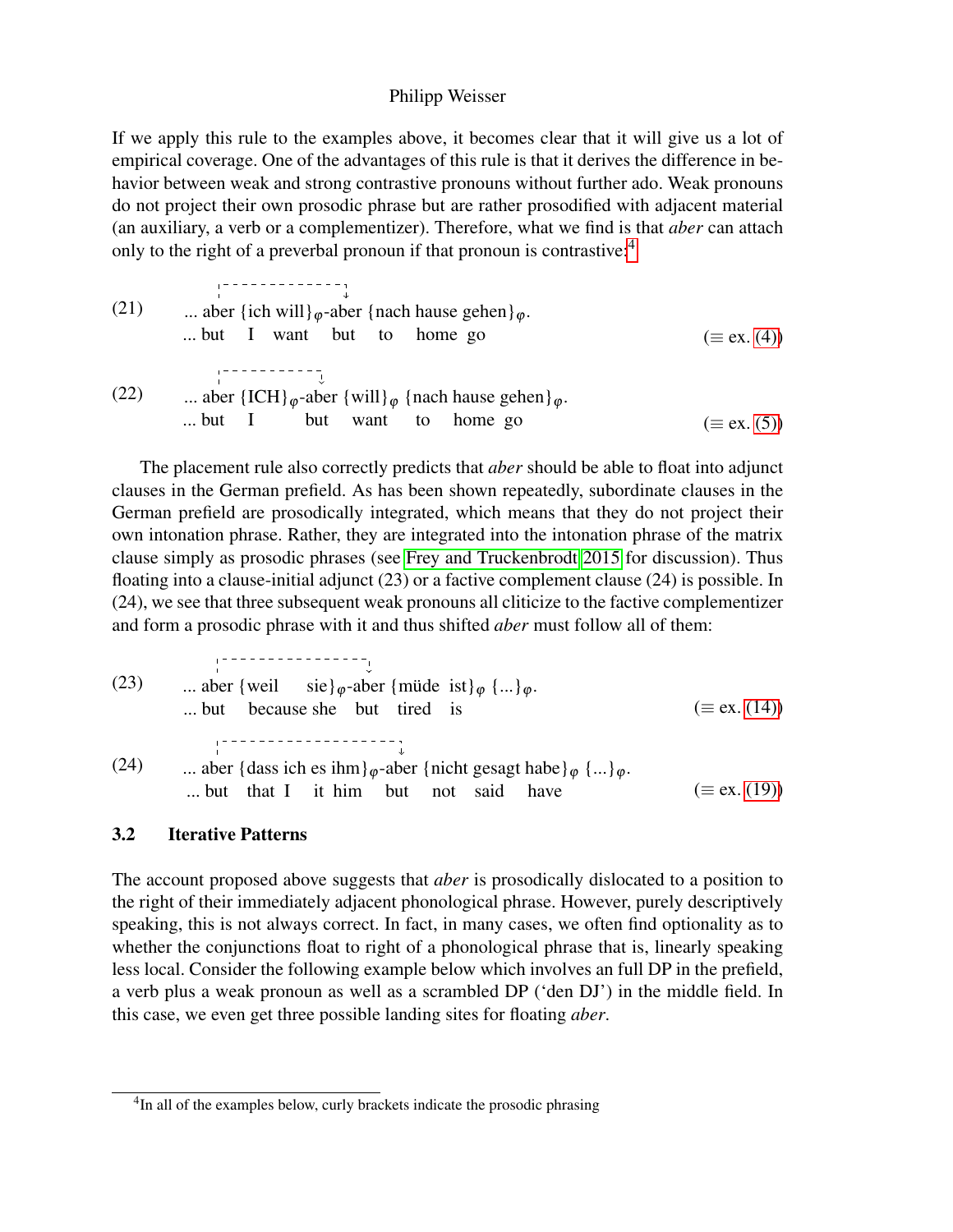(25) Winston will nach hause ('Winston wants to go home') ... ... Julia (aber<sub>1</sub>) will ihm (aber<sub>2</sub>) den DJ (aber<sub>3</sub>) vorstellen ... Julia but wants him but the DJ but introduce '... but Julia wants to introduce him to the DJ.' German

It seems that prosodic dislocation does not necessarily have to target the adjacent phonological phrase. A similar picture emerges when we look more closely at the relative clauses discussed above. We already saw optionality as to whether we place *aber* above or inside the relative clause (see examples in [\(12\),](#page-3-0) [\(16\)\)](#page-4-1).

At first sight, these cases seem to differentiate between the case of the floating conjunction *que* in Latin, which always attaches to the immediately adjacent word, and the cases in German where it often does not have to be the immediately adjacent phonological phrase. However, I would like to suggest that this is not a fundamental difference in terms of the dislocation operation itself but rather an independent property of the phonological category involved. I follow a recent suggestion by [Bennett et al.](#page-12-1) [\(2016\)](#page-12-1) that prosodic structures above the word-level are recursive. Following a large bulk of literature arguing that prosodic structures are ideally binary branching for reasons of eurythmy, [Bennett et al.](#page-12-1) [\(2016\)](#page-12-1) argue the prosodic structures employ recursive phonological phrases to accomodate this binarity requirement. Additionally, they argue that the mapping from syntax to prosody is often non-deterministic in a given domain so that one syntactic tree can mapped to more than one prosodic phrasing.

Thus, I would like to argue that the second conjunct in (25) can have several prosodic representations one of which is given in (26). And, as a result, we can maintain the assumption that prosodic dislocation always affects the adjacent phonological phrase after all. Crucially, however, there is optionality as to whether  $\varphi_1$ ,  $\varphi_2$  or  $\varphi_3$  count as adjacent for the purposes of the dislocation operation. If prosodic dislocation targets  $\varphi_1$ , then the result will be the placement of  $aber_3$  above, if it targets  $\varphi_2$  then we get the position of  $aber_2$  and if it targets  $\varphi_3$ , then we get the position of  $aber_1$ .<sup>[5](#page-8-0)</sup>



The same solution can be given to the optional placement patterns of *aber* with relative clauses (examples [\(12\)](#page-3-0) and [\(16\)\)](#page-4-1). We get (at least potentially) a recursive prosodic structure and as a result, we can have several ways of placing *aber* in this particular configu-

<span id="page-8-0"></span><sup>5</sup> It should be mentioned that it can be observed that *aber* can never float into the prosodic material inside the VP (here represented by  $\varphi_4$ ). I assume that this follows from the syntax-prosody mapping algorithm that prohibits that Given material and Focussed material be grouped together inside of the same prosodic phrase.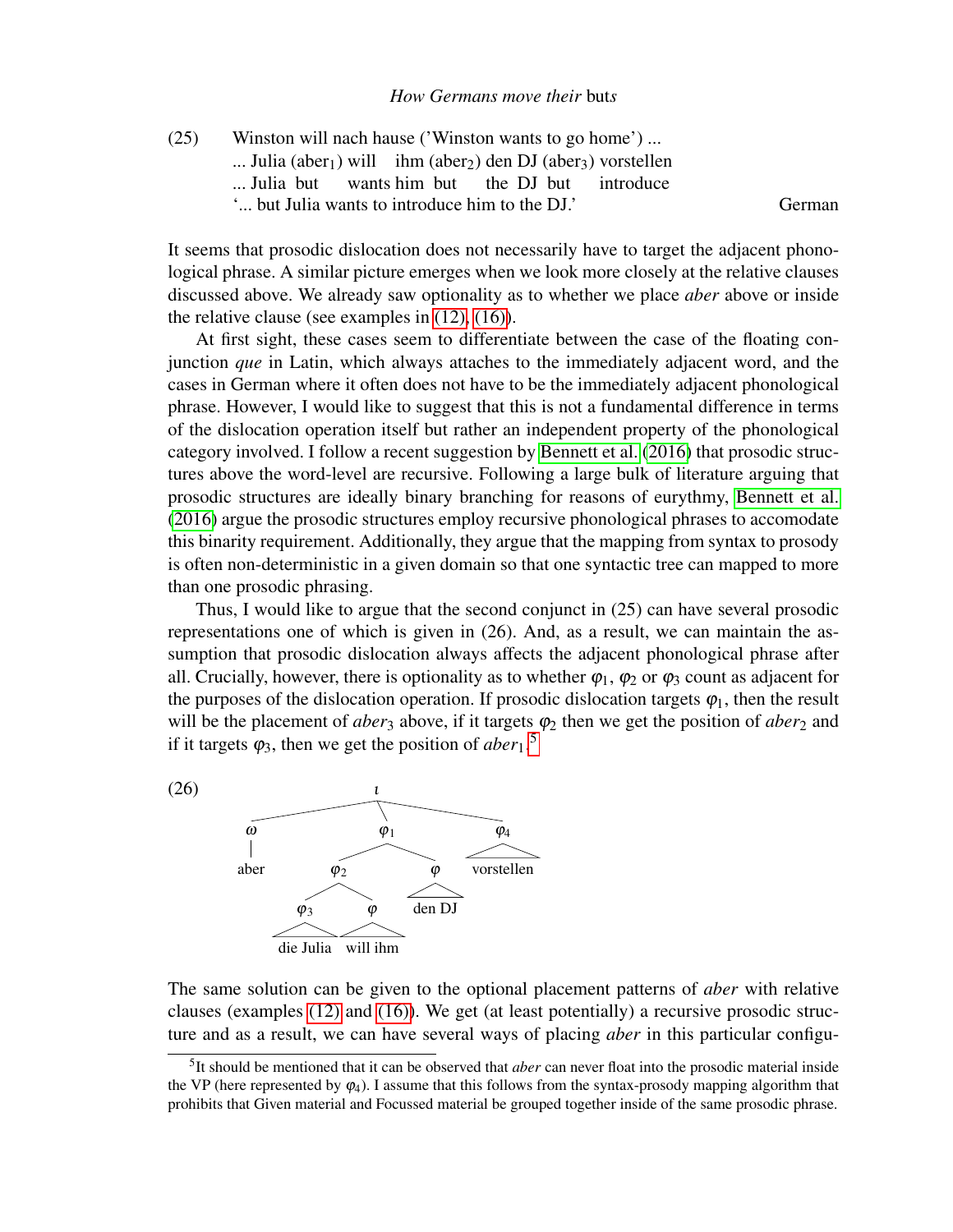ration. The dislocation algorithm can either view  $\varphi_1$  as the adjacent phonological phrase, in which case *aber* dislocates after the head noun *jeder*. Or it can view  $\varphi_2$  as the adjacent phonological phrase, in which case, it dislocates to a position after *sich*.



So, to conclude, I would like to suggest that despite the first impression, we can maintain the theoretical stance that prosodic dislocation consistently targets the adjacent prosodic category of a given type. But since phonological phrases are, unlike smaller phonological categories, recursive in this sense, we get the impression that the mechanism is less restrictive with phonological phrases.

#### 4. Discussion

#### 4.1 Local Dislocation vs Prosodic Inversion

The discussion above largely remained agnostic with respect to the concrete modelling. In this subsection, I will briefly offer some thoughts on a more concrete model in which this account can be couched. The case of the Latin conjunction *que*, which served us as a reference point for our discussion, has featured prominently in theories of cliticization and, in particular, it was taken as a piece of evidence illustrating the necessity for a postsyntactic operation called Local Dislocation [\(Marantz 1988,](#page-13-4) [Embick and Noyer 2001\)](#page-13-2), which could reorder morphemes and words while making reference to their prosodic and phonological content.

Given the parallels between the two cases of coordinator shift in Latin and German, it seems desirable to derive them in a similar way. However, this is not so easily feasible using Local Dislocation (LD). The system that [Embick and Noyer](#page-13-2) [\(2001,](#page-13-2) [2007\)](#page-13-10) set up makes use of cyclicity to a certain extent inasmuch as it allows elements of various sizes to undergo LD. When undergoing LD, morphemes skip other morphemes and words (or m-words in their terminology) reorder with other (m-)words. In order to mimic effects where the skipped constituent is a phonological word, they assume that previous steps of LD form a constuent equivalent to a phonological word. Crucially for our purposes, they do not allow for LD skipping phrases (see also [Shwayder 2015](#page-13-11) for discussion). Thus, we cannot really transfer the LD solution to capture that German examples without further ado. And while it might be possible to adapt the Local Dislocation model to include cases of less local dislocation, i.e. dislocation across prosodic phrases, I leave this possibility to future research.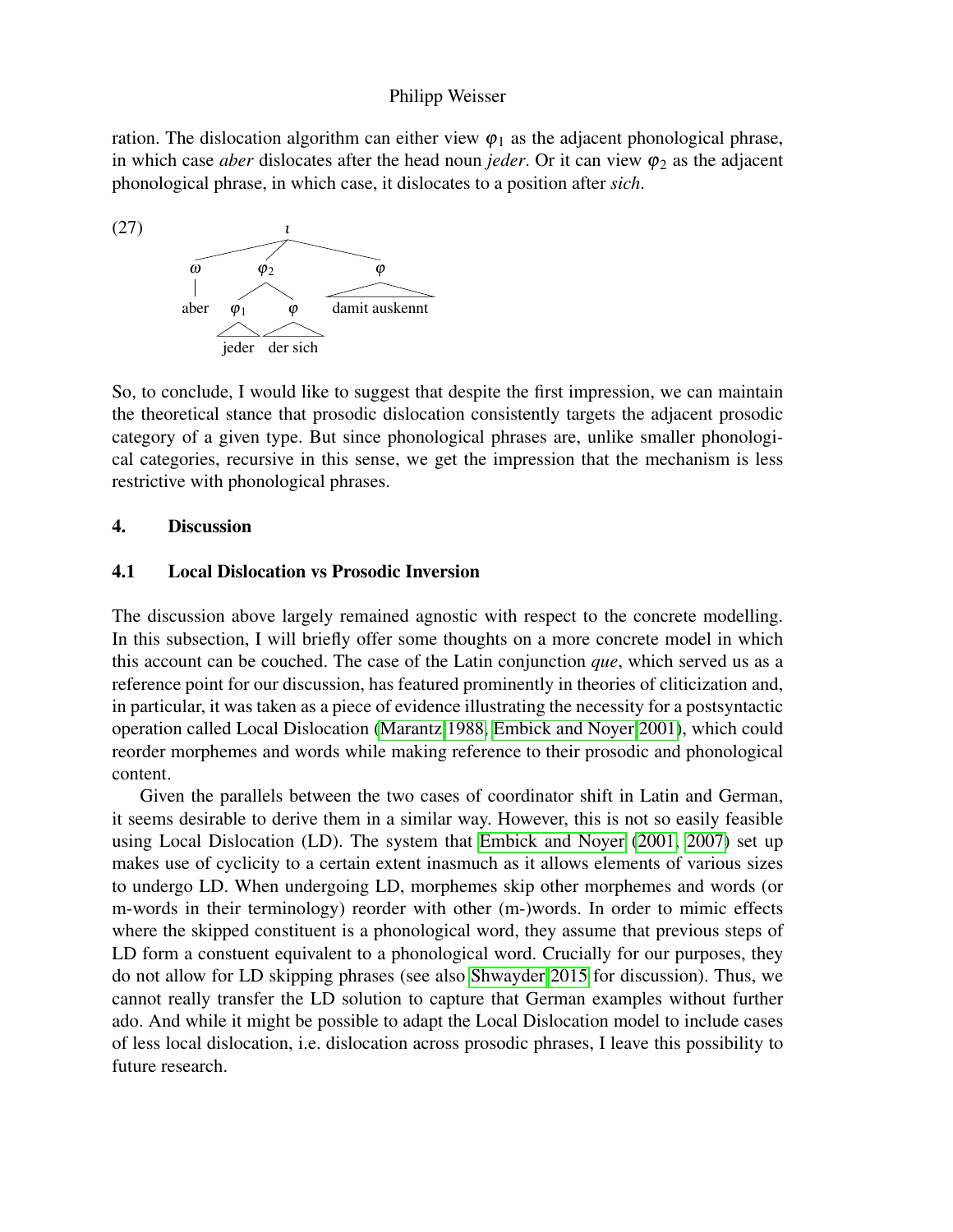The alternative would be to conceive of the pattern of German *aber* as an instance of Prosodic Inversion in the sense of [Halpern 1995.](#page-13-1) According to this perspective, the dislocation of clitic-like elements arises as a repair that applies in order to remedy a prosodically ill-formed structure. In recent years, a number of proposals have modelled this idea in an Optimality-theoretic framework in which the dislocation is simply an unfaithful mapping from syntactic to prosodic structure (see amongst others [Bennett et al. 2016,](#page-12-1) [Branan 2018\)](#page-12-4). Usually a faithful one-to-one mapping from syntax to prosody is preferred but in some cases, it may be that prosodic well-formedness constraints can be more important and thus reordering of syntactic elements may be the preferred option.

[Bennett et al.](#page-12-1) [\(2016\)](#page-12-1) for example suggest that the prosodic dislocation of weak pronouns to the right is triggered by a constraint STRONGSTART that penalizes the occurrence of a clitic-like weak element at the beginning of a given domain. And in principle, shfiting coordinators, which always target the second conjunct seem to follow the same pattern. Since the conjunction is prosodified together with the same conjunct (and least in languages like Latin, German or English), a faithful mapping of syntax to prosody would typically encounter a violation of STRONGSTART since the conjunction is in the beginning of a given prosodic domain and conjunctions are typically clitic-like weak functional elements.

However, this view according to which the trigger of coordinator shifting is mainly due to configurational circumstances also fails to capture the fact that there is an undeniable lexical effect at work here. If coordinator shifting were merely due to configurational properties, we would expect all (phonologically sufficiently similar) coordinators to behave the same. But this is crucially not the case. The neutral German coordinator *und* ('and') is not phonologically weaker than *aber* but still cannot undergo shifting at all. Even more revealing, German employs a number of less frequent (but still entirely productive) coordinators including *doch* and *jedoch*, which pass all coordinator tests just like *aber*. And crucially, they do not behave like *aber* with respect to shifting. While *aber* can but does not have to shift with CP-coordination, *doch* cannot shift at all and *jedoch* has to shift:

- (28) Peter will noch bleiben (\*?jedoch) Pia (jedoch) will nach hause. Peter wants still stay but Pia but wants to home 'Peter still wants to stay but Pia wants to go home.'
- (29) Peter will noch bleiben (doch) Pia (\*doch) will nach hause. Peter wants still stay but Pia but wants to home 'Peter still wants to stay but Pia wants to go home.'

The pattern is just the opposite from what we would expect. Given that *doch* is phonologically speaking a proper subset of *jedoch* we would expect the former to shift (if shifting were due to STRONGSTART) It seems that both lexical properties and configurational properties must be considered in order to decide whether a given coordinator can undergo dislocation or not. Thus, we need to combine the lexical operational view of the Local Dislocation perspective and the configurational view of the optimality-theoretic perspective. This could be done by including OT-style faithfulness constraints that make reference to lexical features such as subcategorization features à la [Yu](#page-13-12) [\(2007\)](#page-13-12) and [Paster](#page-13-13) [\(2006\)](#page-13-13).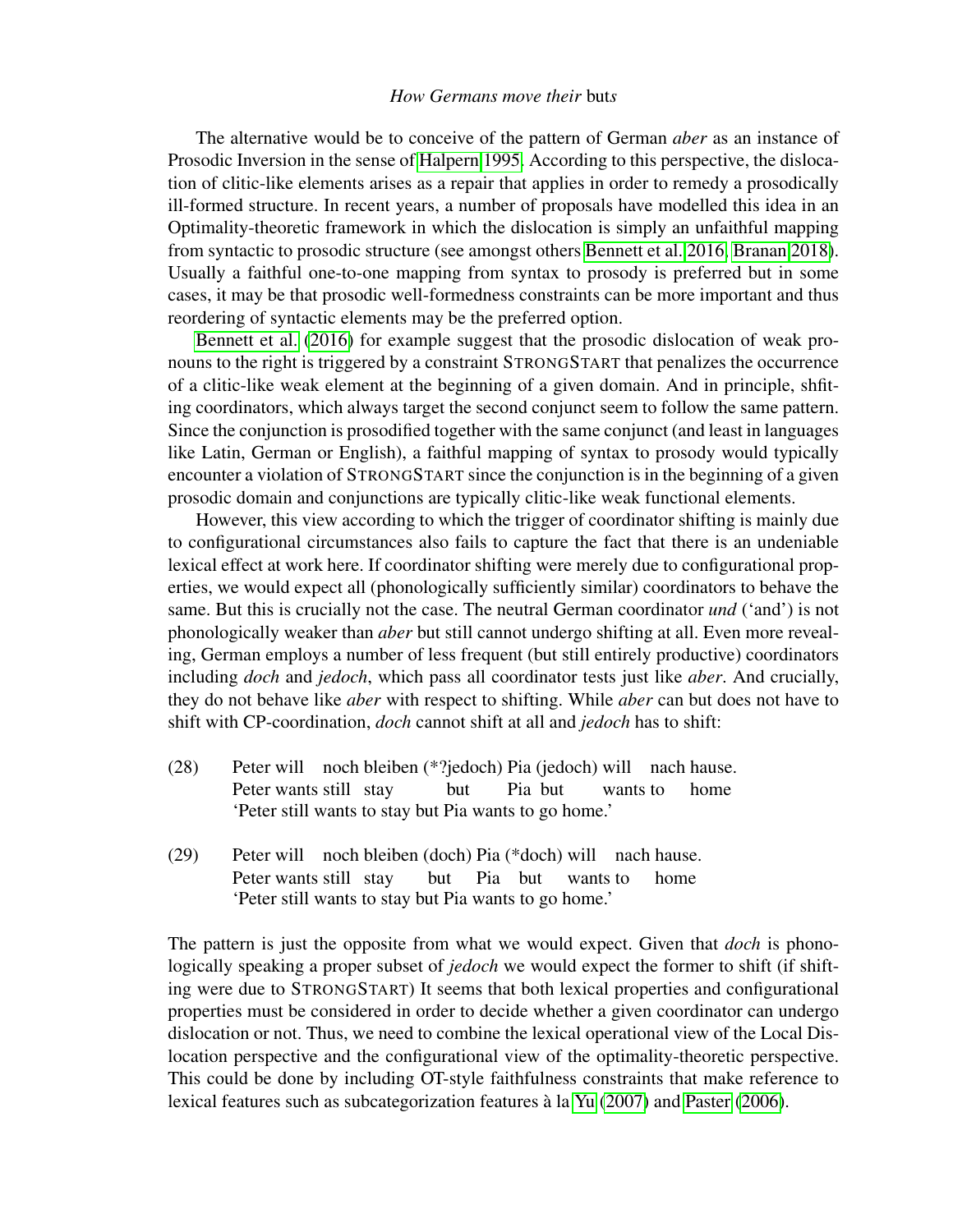## 4.2 Towards a typology of prosodically determined coordinator shifting

In the previous subsection, we saw that the question of whether a given coordinator shifts into the second conjunct is a combination of lexical and configurational factors. This raises the question whether the size of the skipped constituent is a lexical or a configurational matter. We have seen that Latin *que* skips phonological words whereas German *aber* skips phonological phrases. Is this just an arbitrary lexical property of the two elements? We have reason to doubt that. In both Latin and German, we find that a class of shifting coordinators behave alike (for Latin e.g. the disjunction *ve*, for German, the above-mentioned *jedoch*).

Further, we find that there is a structural difference between shifting coordinators of the Latin type and the ones of the German type. Independently of shifting, we know that coordinating constructions come in two different shapes, monosyndetic coordination and polysyndetic coordination. The former exhibits one coordinator in between the conjuncts and the latter marks every conjunct. Importantly, Mitrović [\(2014\)](#page-13-5) argues that the wordskipping pattern is actually due to the fact that *que* is in fact a polysyndetic coordinator as it is actually very common to have a *que* in every conjunct [Lewis and Short](#page-13-14) [\(1879\)](#page-13-14).

(30) [noct-es=que] [die-s=que] night-PL=AND day.PL=AND

'nights and days' Cicero: De Finibus, Book 1, Sect: 16:51

Other word-skipping coordinators from Ancient Greek, Sanskrit, Old Irish [\(Agbayani and](#page-12-2) [Golston 2010,](#page-12-2) [Mitrovic 2014\)](#page-13-5) follow the same pattern. Even the coordinators in the unrelated language West Greenlandic [\(Sadock 2003\)](#page-13-15) parallels these examples. They also shift to a position after the first word *and* can be repeated in every conjunct.

In contrast, examples from shifting coordinators that skip phonological phrases cannot appear in every conjunct. German *aber* and Polish *zas´* can only appear once. I thus propose that whether a shifting coordinator that undergoes prosodic dislocation skips a phonological word or a phonological phrase can be read off its syntactic position. I use the coordination structure by [den Dikken](#page-13-16) [\(2006\)](#page-13-16), [Mitrovic and Sauerland](#page-13-17) [\(2014\)](#page-13-17) for monosyn- ´ detic coordinators and polysyndetic ones in  $(31)$ . Here, each conjunct is embedded in a  $\mu$ P and only then are the two  $\mu$ Ps merged by a J(uncture)P. Languages differ as to whether they realize the J-head or the  $\mu$ -head but usually one of them must be overt. Using this structure, we can predict the skipped constituent: If J-heads undergo prosodic dislocation, they skip phonological phrases and if  $\mu$ -heads do, they skip phonological words.

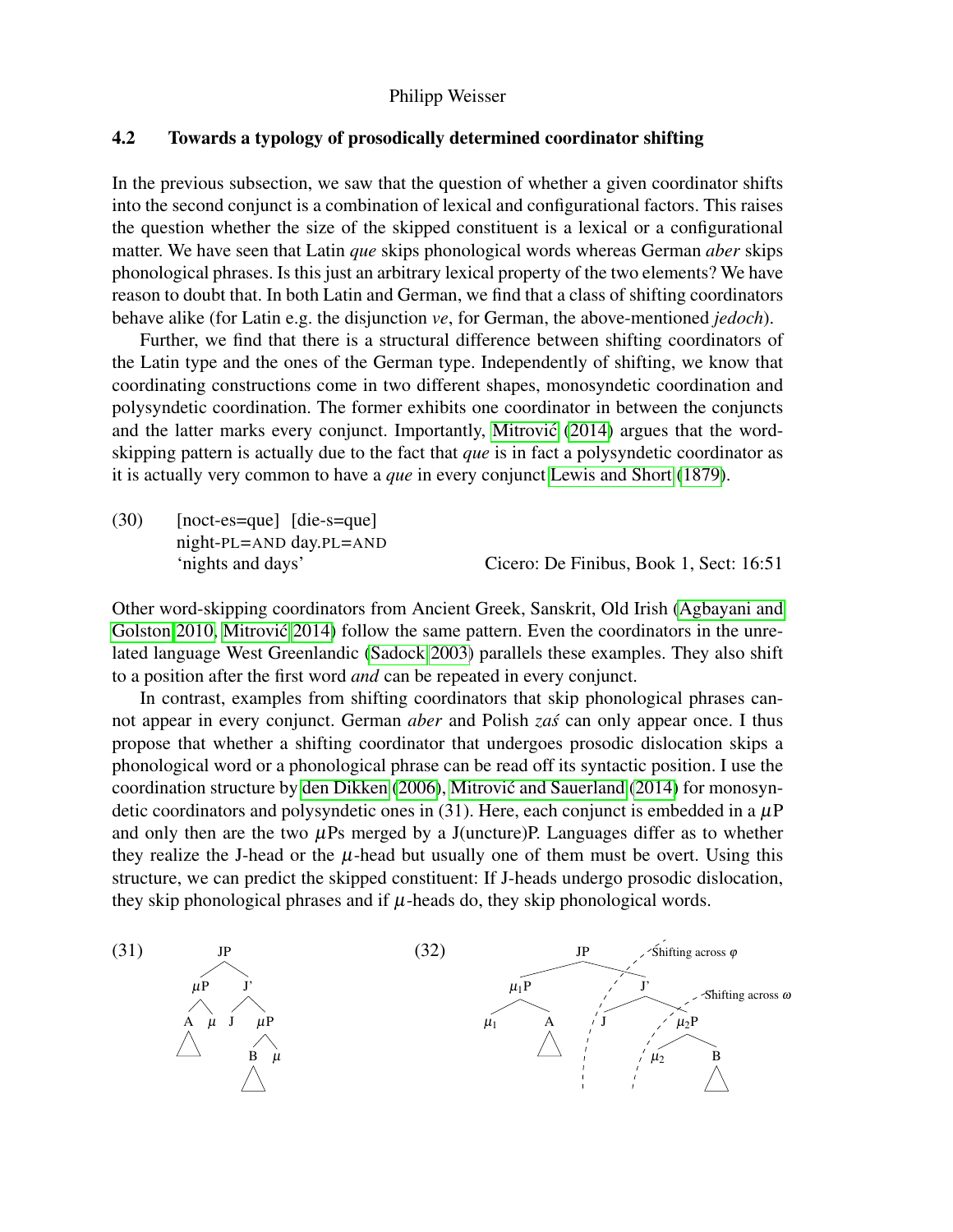This intuition coincides with the observation that polysyndetic coordinators have a strong tendency in the world's languages to be affixal and participate in word-phonology processes such as vowel harmony and occasionally undergo phonologically conditioned allomorphy. Monosyndetic coordinators do not seem to do that (with very few exceptions). It thus looks like the target of dislocation is determined by cyclicity considerations and monosyndetic coordinators like German *aber* are simply outside of the domain of wordphonological processes.

## 5. Conclusion

In this short paper, I have conducted a small case study that highlighted the necessity to allow for prosodic dislocation of a functional element across a prosodic phrase. The German adversative conjunction *aber* can stay in its syntactic base position but it can also dislocate into the second conjunct. This dislocation process ignores syntactic constituency and is purely sensitive to phonological phrasing. Further, I have shown that the placement of *aber* inside the second conjunct ignores virtually all syntactic islands, including adjunct clauses, factive complement clauses and relative clauses. Whenever one of these islands is sufficiently close to the syntactic base position of *aber* (e.g. by moving it into the prefield of the second conjunct of *aber*), it can dislocate into the island without problems. Further, I have shown that this dislocation process counterfeeds/counterbleeds syntactic processes and restrictions such as the verb-second requirement of German.

I have highlighted the parallels to a well-known instance of coordinator shift, namely the one of Latin *que*, arguing that they merely differ inasmuch as German *aber* skips a phonological category that is one step higher on the prosodic hierarchy.

Finally, I discussed the consequences of this case study against current theories of cliticization and prosodically determined dislocation. I have argued that a concept like Local Dislocation cannot capture the behavior of German *aber* without further ado and that a Prosodic Inversion account (e.g. [Halpern 1995,](#page-13-1) [Bennett et al. 2016\)](#page-12-1) might be better suited to capture the overall variation of prosodically determined coordinator shift.

#### References

- <span id="page-12-2"></span>Agbayani, Brian, and Chris Golston. 2010. Second-position is first-position. *Indogermanische Forschungen* 115:1–21.
- <span id="page-12-1"></span>Bennett, Ryan, Emily Elfner, and James McCloskey. 2016. Lightest to the right: An apparently anomalous displacement in irish. *Linguistic Inquiry* 47:169–234.
- <span id="page-12-0"></span>Bošković, Željko. 2001. On the nature of the syntax-phonology interface: Cliticization and *related phenomena*. Amsterdam: Elsevier.
- <span id="page-12-4"></span>Branan, Kenyon. 2018. Relationship preservation. Doctoral dissertation, MIT.
- <span id="page-12-3"></span>Büring, Daniel, and Katharina Hartmann. 2015. Semantic coordination without syntactic coordinators. In *Structures in the Mind: Essays on Language, Music, and Cognition in Honor of Ray Jackendoff* , ed. Ida Toivonen, Piroska Csúri, and Emile van der Zee, 41–61. Cambridge: MIT Press.